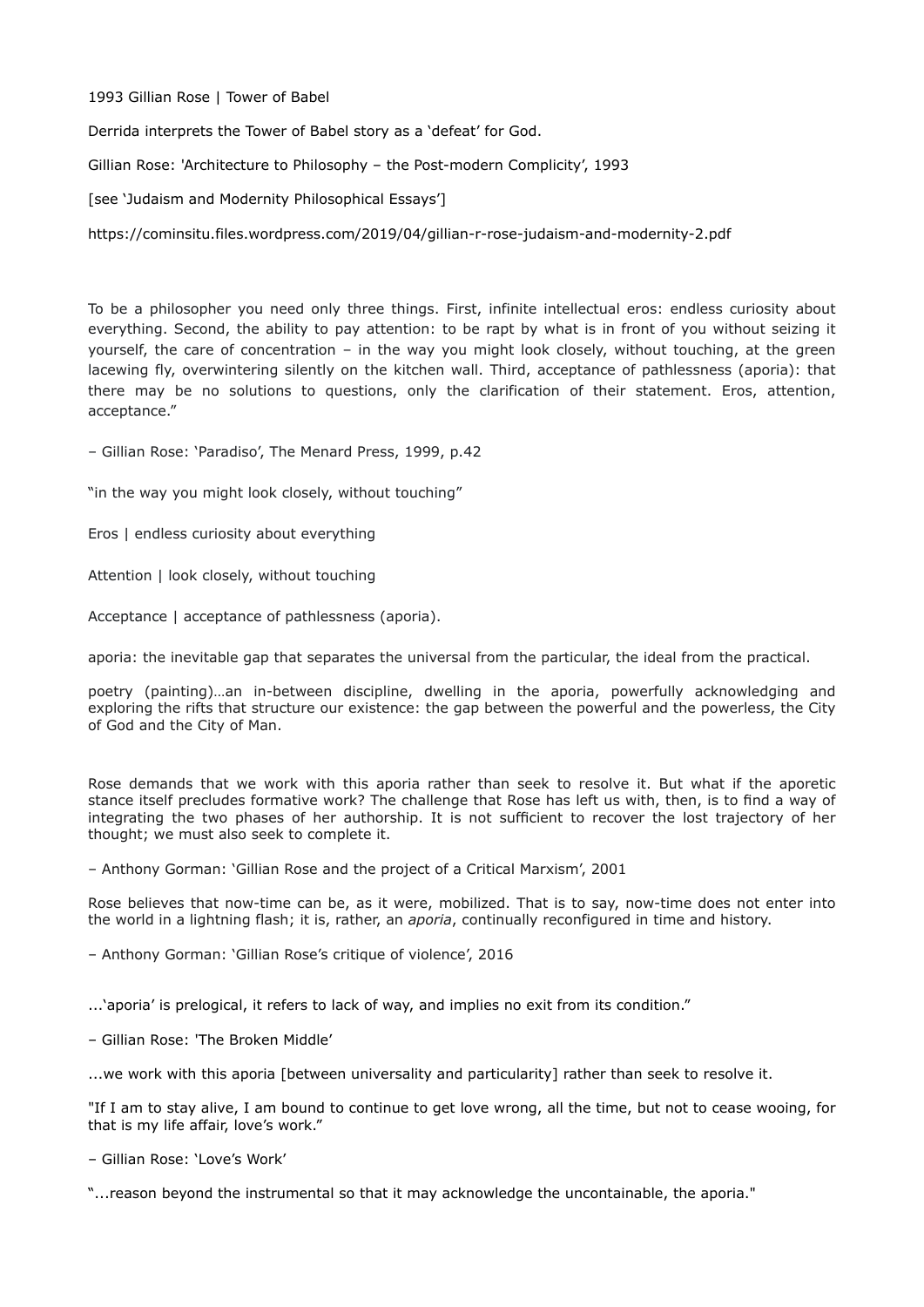…reason beyond the instrumental so that it may acknowledge the uncontainable, the aporia.

As Reyner Banham argues in an article on the Lloyd's building, whether the new architecture understands itself as 'realizing modernism' for the first time, or as 'postmodern' it shares 'the compulsion to try and make sense of... human dilemmas' – even when the dilemma is perceived as aporia and not as ideal. It is this celebration of aporia which makes Lyotard's aesthetic of the'sublime' comparable to self-styled 'antiaesthetic' versions of post-modernism.

At the 1986 exhibition of New Architecture at the Royal Academy, the first architecture exhibition at that venue for forty years, half of the display was devoted to unbuilt, rejected or still undecided projects for restoring whole areas of London to pedestrians in the wake of the perceived destruction of social life by the values of modern architecture. Yet the only sociological concept used in the exhibition itself and in the scholarly catalogue is 'the creation of a public realm' – a phrase and concept which Habermas has taken over and developed from the work of Hannah Arendt. Architecture, social theory and philosophy seem to be complicit in exchanging each other's most undifferentiated and general concepts and theses.

In the scholarly symposium which accompanied an exhibition held in Berlin in 1984, 'The Adventure of Ideas – Architecture and Philosophy since the Industrial Revolution', may be found a German translation of a discussion between Jacques Derrida and Eva Meyer, 'Labyrinth und Archi/Textur', in which they discuss the Tower of Babel, post-modernism, architecture and philosophy. This discussion exemplifies how the three analogies between architecture and philosophy are employed.

Derrida interprets the Tower of Babel story as a 'defeat' for God. He argues that the attempt of a tribe to give themselves a name, 'the Semites', is the main event. The name 'Semite' means 'name' already, but the Semites want to 'make themselves a name' in order to colonize and dominate the other tribes and their languages from the place they intend to usurp in Heaven. God devastates this undertaking by uttering one word – 'Babel' – meaning confusion. The Semites plan of domination is nullified by the bestowal of a proper name and by the deconstructing of their architectural construction. Accordingly, universal language is terminated; henceforth the plurality of languages cannot be mastered, and there can be no universal translation: language becomes labyrinthine. It also means that there is no single architecture: architecture is also henceforth plural and labyrinthine in spite of its axonometric (die Axonometrie) grids of plan and elevation. The Tower of Babel story thus opposes architectural as well as linguistic difference to the unificatory ambition which has been vanquished. Derrida argues that reading the story in terms of this plurality is neither anthropocentric nor theocentric. The almightiness of God is undermined when He is forced to intervene and speak the word 'Babel': for 'Babel' means 'confusion' – but it only means that because of the confusion according to which the word 'Babel' sounds like the word for 'confusion' in Hebrew. God is equivocal: he commands and forbids translation of His Name and lapses into the same situation as those he opposes. He cannot dominate this situation which gives rise to the plenitude of architecture as well as the plenitude of language. Post-modernity, Derrida infers, takes off from this 'defeat and beginning'.

Derrida's thesis is here couched in the form of a classic Kantian transcendental argument:28 'It is the impossibility of the Tower of Babel which makes it possible for architecture like language to have a history.' This history is always to be understood (he claims and I emphasize) in relation to a divinity which is finite. Modernity, he continues, is the striving for absolute mastery or domination; post-modernity is the establishment or experience of the end of this plan and elevation for mastery and domination. Postmodernity, he concludes, is a new relation to the divine – not Greek, nor Christian, but the conditions (sic) for architectural thinking. This strange phraseology is another transcendental deduction with a metacritical twist. The 'conditions' for architectural thinking are the 'dwelling', the event of place – an idea which comes from Heidegger's famous essay 'Building Dwelling Thinking'. The 'event' of place is the precondition of architectural form: a communal relating of human beings to concrete, unmeasurable dwelling, not to abstract, measured, architectural planning. It is this delineation of the absolute event which Derrida offers as a new idea of our relation to God – and surely it amounts to a new humanism.

How is the account of the Tower of Babel developed above different from Derrida's? There are four main points: history, humanity, God, language and architecture. According to Derrida, the Tower of Babel story narrates the origin of the history of architecture and language. I argue that this reading opens and closes history at the same time: for its notion of history does not imply development. Derrida argues that the dichotomy of humanity as rebellious and God as sovereign and infinite is dissolved; all dichotomies – human/divine, nature/culture – are replaced by the idea of labyrinthine plurality. I argue that the dissolution of this opposition between human and divine, absolute and relative power, dissolves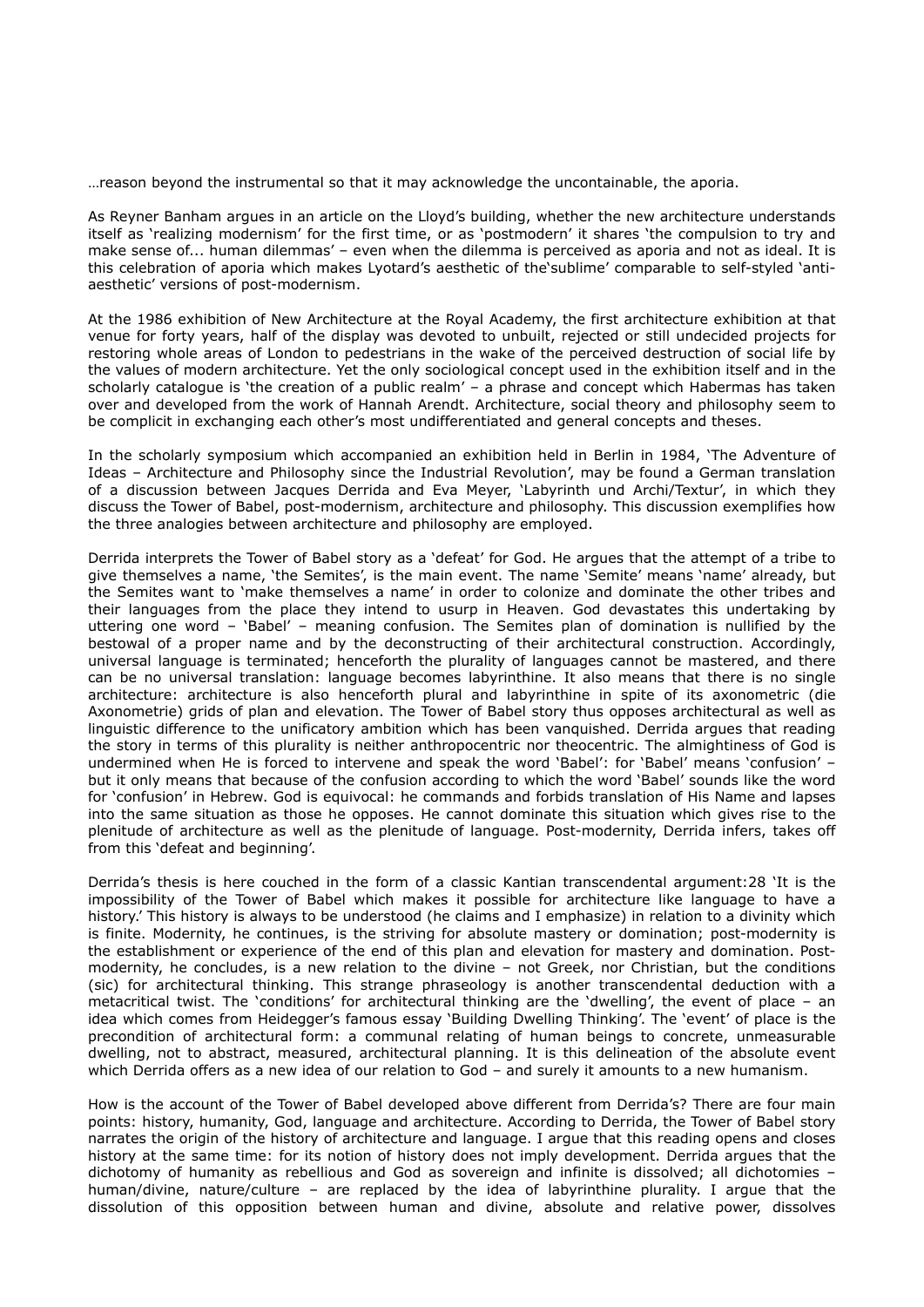potentiality too, and cancels the negotiating of the relation between potentiality and actuality through history. Similarly, Derrida's argument that God is defeated and becomes finite apparently offers instant release from the master/slave dichotomy and from humanity's desire for domination and mastery. I would argue, on the contrary, that it robs humanity of any experience whereby that trying of power may be acknowledged and cultured through a third. Derrida's position that history is 'always in relation to a finite divinity' is dogmatic in the precritical sense that it implies no dialectic of dependence and independence, no political or spiritual life. Derrida's argument that the plurality of language and of architecture is at stake legislates a current perception into a universal – employing and undermining universal explanation at the same time. The reading developed above expands architecture as the means, the third term, by which a community negotiates its relation to itself and to other communities. Where Derrida deals with dichotomies and their abolition, I propose the changing configuration of two in a third. Then the current experience is not frozen: it is seen as transitory but not as reduced and relative.

A return to the notion of the Tower may concretize this argument. The problem of its meaning may also be encountered in Rodin's 'Tower of Labour' and Tatlin's 'Tower', the Monument to the Third International. The importance of the Tower to the post-modern argument is that it is an exemplar of what Hegel in the Aesthetics calls 'Symbolic' architecture so as to distinguish it from 'Classical' and 'Romantic' architecture. Norbert Lynton captures Hegel's meaning when he explains Tatlin's Tower as an image of the forerunner, St John the Baptist who cannot deliver salvation but proclaims it is 'at hand', and calls us to repent.

Symbolic architecture is monumental, the dwelling place of god not of human beings, an external not an interior space; and it arises when meaning (absolute power) and configuration (form) remain ununified. The symbolic form of art or architecture does not present (Classical) nor re-present (Romantic) the absolute, but refers or points to it ambiguously, employing symbols which always also imply things other than the meaning for which they furnish the image. The Tower is analogous to the pointing finger of the Baptist in the Grünewald altarpiece, occupying a different kind of space from the crucified body of Christ.

According to Hegel the sublime is a special instance of the symbolic, 'an attempt to express the infinite without finding in the sphere of finite phenomena an object which proves adequate for this representation'. In this particular passage of Hegel is himself citing approval of Kant's distinction of the sublime from the beautiful. However, unlike the postmodern aesthetics for which this very proposition of Kant's cited by Hegel is also the key text, Hegel develops the proposition into a question: 'First the question arises about what character the world situation must have if it is to provide a ground on which a [sublime] event can be adequately presented.'33 Hegel compares the 'unconscious' symbolism of Oriental and Jewish architecture with later 'conscious' literary symbolism, such as fable, parable, riddle and allegory. It is the unconscious obliquity of meaning and configuration which links the post-modern 'conscious' symbolism with the story and image of the Tower, and with monumental symbolic architecture and with the sublime in art generally.

Yet this is to take a development – a changing relation between form and configuration – and to freeze it. For in Hegel the symbolic may overlap with and change into the Classical and the Romantic and back again. Hegel criticizes – and his warning is peculiarly apposite:

the extension of symbolism to every sphere of mythology and art which is by no means what we have in mind here in considering the symbolic form of art. For our endeavour does not rise to finding out how far artistic configuration could be interpreted symbolically or allegorically in this sense of the word 'symbol'; instead we have to ask, conversely, how far the symbolic itself is to be reckoned an artform. We want to establish the artistic relation between meaning and configuration insofar as that relation is symbolical in distinction from other modes of presentation, especially the classical and romantic.

The Romantic form of art also consists of a lack of unity between meaning and configuration, between the absolute or whole and its representation as form, its appearance in the sensuous medium or means, but the lack of unity is represented not referred to as in the symbolic. It is illusion (Schein) and this illusion is derived from a specific socio-historical experience in which spheres of life – religious and political, or law, language and labour – have become separated from each other.

To conclude this reference to Hegel and the paper in general five points may be drawn out. First, there may be more than one kind of divorce between meaning and configuration, whereas the post- modernism considered here with its focus on the 'sublime' or the abolition of recurrent dichotomy is only able to conceive of one. Therefore a dialectical approach is more open and plural than the modernism or postmodernism arguments themselves. Secondly, it is the form of that divorce or form itself in its specificity which can be seen to have historical presuppositions, not the divorce in its generality as in most versions of post-modernism. In this sense the means of law, language and labour have a changing fate. Third, these changes may be related chronologically and systematically without producing a metanarrative or a progressive teleological philosophy of history; it is not a question of employing discredited metanarratives